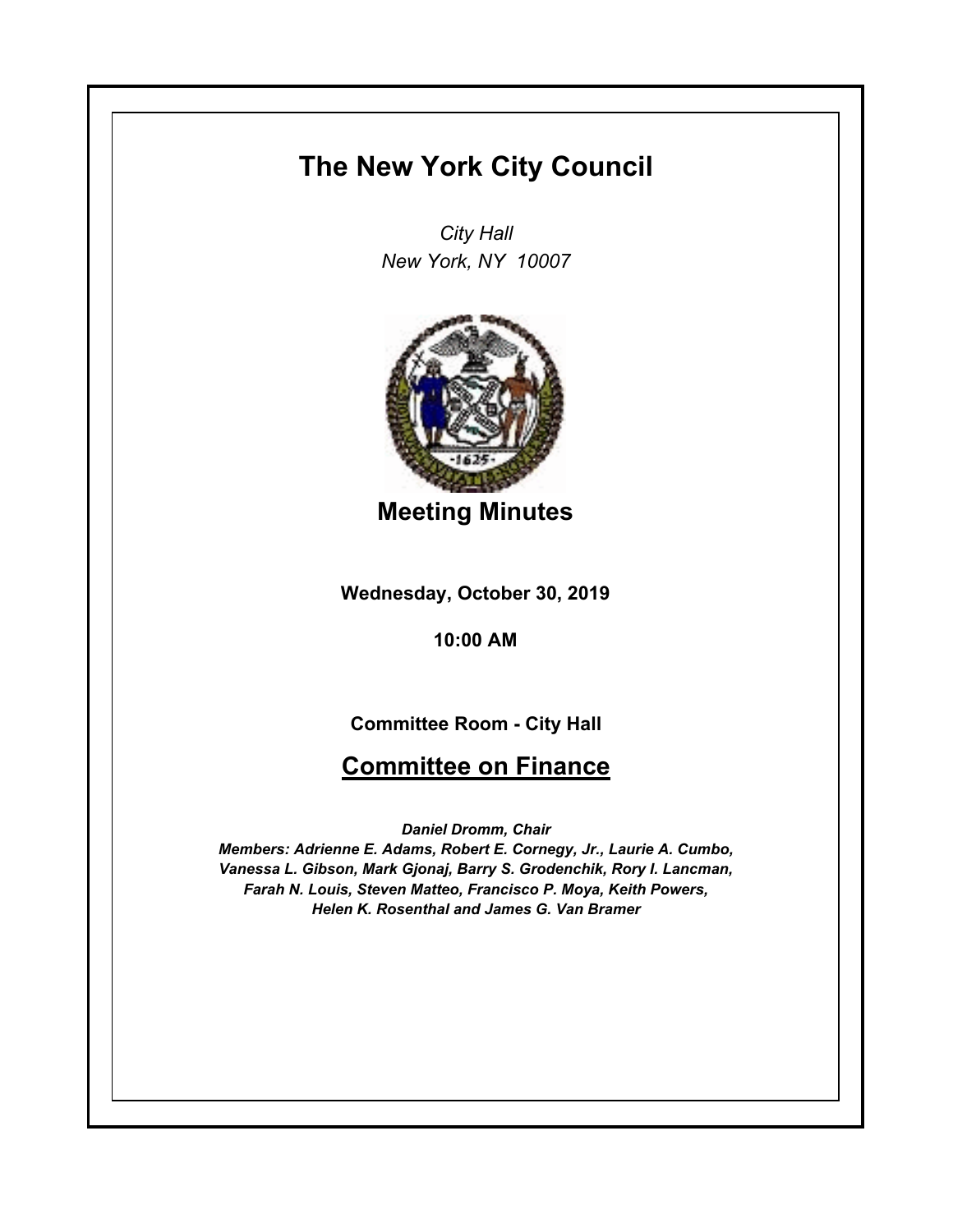| Roll Call                                                                                                                                                                                                                                                                                              |
|--------------------------------------------------------------------------------------------------------------------------------------------------------------------------------------------------------------------------------------------------------------------------------------------------------|
| Present: Dromm, Adams, Cornegy Jr., Cumbo, Gibson, Grodenchik, Lancman, Louis,<br>Matteo, Powers and Rosenthal                                                                                                                                                                                         |
| <b>Absent:</b> Gjonaj, Moya and Van Bramer                                                                                                                                                                                                                                                             |
| Int 1750-2019<br>A Local Law to amend the administrative code of the city of New<br>York, in relation to authorizing an increase in the amount to be<br>expended annually in five business improvement districts and<br>one special assessment district                                                |
| Attachments: Summary of Int. No. 1750, Int. No. 1750, October 17, 2019 - Stated<br>Meeting Agenda with Links to Files, Committee Report 10/30/19, Hearing<br>Testimony 10/30/19, Hearing Transcript 10/30/19, October 30, 2019 -<br>Stated Meeting Agenda with Links to Files, Fiscal Impact Statement |
| This Introduction was Hearing Held by Committee                                                                                                                                                                                                                                                        |
| Attachments: Summary of Int. No. 1750, Int. No. 1750, October 17, 2019 - Stated<br>Meeting Agenda with Links to Files, Committee Report 10/30/19, Hearing<br>Testimony 10/30/19, Hearing Transcript 10/30/19, October 30, 2019 -<br>Stated Meeting Agenda with Links to Files, Fiscal Impact Statement |
| A motion was made that this Introduction be Approved by Committee approved<br>by Roll Call.                                                                                                                                                                                                            |
| Affirmative: 11 - Dromm, Adams, Cornegy Jr., Cumbo, Gibson, Grodenchik, Lancman,<br>Louis, Matteo, Powers and Rosenthal                                                                                                                                                                                |
| <b>Absent:</b> 3 - Gjonaj, Moya and Van Bramer                                                                                                                                                                                                                                                         |
| LU 0568-2019<br>Knickerbocker Village, Inc.; Block 253, Lot 1; Manhattan;<br><b>Community District No. 3; Council District No. 1</b>                                                                                                                                                                   |
| Attachments: Housing Preservation and Development Letter, Memorandum, Res. No.<br>1147, Hearing Transcript 10/30/19, October 30, 2019 - Stated Meeting<br>Agenda with Links to Files                                                                                                                   |
| This Land Use Application was Hearing on P-C Item by Comm                                                                                                                                                                                                                                              |
| Attachments: Housing Preservation and Development Letter, Memorandum, Res. No.<br>1147, Hearing Transcript 10/30/19, October 30, 2019 - Stated Meeting<br>Agenda with Links to Files                                                                                                                   |
| A motion was made that this Land Use Application be P-C Item Approved by<br>Committee with Companion Resolution approved by Roll Call.                                                                                                                                                                 |
| Affirmative: 11 - Dromm, Adams, Cornegy Jr., Cumbo, Gibson, Grodenchik, Lancman,<br>Louis, Matteo, Powers and Rosenthal                                                                                                                                                                                |
| Absent: 3 - Gjonaj, Moya and Van Bramer                                                                                                                                                                                                                                                                |